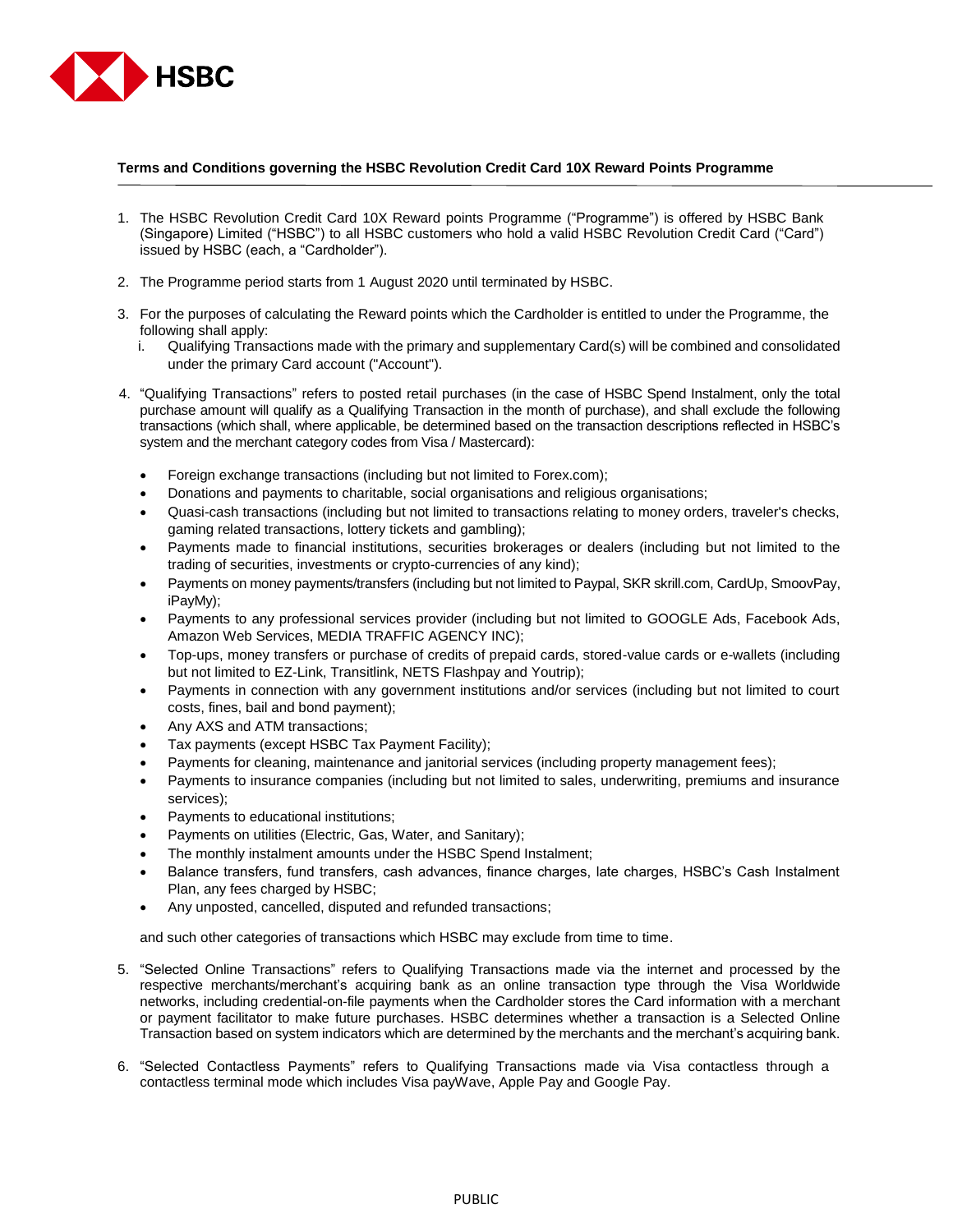

7. "Eligible Transactions" refers to Selected Online Transactions and Selected Contactless Payments that fall within any one of the following Merchant Category Codes (MCC):

| Category                                     | <b>Merchant Category Codes (MCC)</b>                        |
|----------------------------------------------|-------------------------------------------------------------|
| Travel related such as Airlines, Car Rental, | 3000 to 3350, 3351 to 3500, 3501 to 3999, 4411, 4511, 4722, |
| Lodging, Cruise Lines and Travel Agencies    | 7011                                                        |
| Department Stores and Retail Stores          | 4816, 5045, 5262, 5309, 5310, 5311, 5331, 5399, 5611, 5621, |
|                                              | 5631, 5641, 5651, 5655, 5661, 5691, 5699, 5732 to 5735,     |
|                                              | 5912, 5942, 5944 to 5949, 5964 to 5970, 5992, 5999          |
| Supermarkets, Dining and Food Delivery       | 5411, 5441, 5462, 5499, 5811, 5812, 5813, 5814              |
| Others such as Transportation and            | 4121, 7997                                                  |
| Membership Clubs                             |                                                             |

Each Merchant Category Code ("MCC") represents the main business activity of a merchant and is determined by the business classification of that merchant outlet which in turn is determined by that merchant's acquiring bank and not HSBC.

- 8. Cardholders are entitled to earn 10X Reward points for every SGD1 charged on Eligible Transactions. The 10X Reward points will be awarded as follows:<br>i. 1 Reward point ("Base Points") for eve
	- 1 Reward point ("Base Points") for every SGD1 of the Eligible Transaction; and
	- ii. 9 Reward points ("Bonus Points") for every SGD1 of the Eligible Transaction.

Reward points shall be calculated based on the total amount of Eligible Transaction posted into HSBC's credit card system within each qualifying calendar month, rounded down to the nearest SGD1. Bonus Points are subject to a cap of 9,000 Bonus Points per calendar month, while Base Points are not subject to any cap.

9. Cardholders are entitled to earn 1 Reward points for every SGD1 charged on all other Qualifying Transactions that are not Eligible Transactions.

| Transactions within a<br>single calendar month     | Reward points<br>eligible based<br>on transaction | Transaction<br>amount | <b>Base Points</b><br>earned             | <b>Bonus Points</b><br>earned              |
|----------------------------------------------------|---------------------------------------------------|-----------------------|------------------------------------------|--------------------------------------------|
| Airline ticket<br>(Online)                         | 10X                                               | SGD900                | $900 \times 1 =$<br>900 Reward<br>points | $900 \times 9 =$<br>8,100 Reward<br>points |
| Food delivery<br>(Online)                          | 10X                                               | SGD250                | $250 \times 1 =$<br>250 Reward<br>points | $250 \times 9 =$<br>2,250 Reward<br>points |
| Department stores<br>(Contactless Payment)         | 10X                                               | SGD350                | $350 \times 1 =$<br>350 Reward<br>points | $350 \times 9 =$<br>3.150 Reward<br>points |
| Restaurant dining<br>(Non-Contactless)<br>Payment) | 1X                                                | SGD200                | $200 \times 1 =$<br>200 Reward<br>points | <b>NIL</b>                                 |
| Total                                              |                                                   |                       | 1.700 Reward<br>points                   | 9.000 Reward<br>points <sup>*</sup>        |

## **Illustration:**

\* Bonus Points are capped at 9,000 Reward points per calendar month even though the total Bonus Points would otherwise amount to 13,500 Reward points.

10. For the purpose of crediting the Reward points, the Base Points will be computed and credited into the Account based on the Cardholder's statement cycle. The Bonus Points will be credited into the Account by the last day of the following calendar month and will be reflected in the Cardholder's statement no later than the last day of the second calendar month from the date of the relevant Eligible Transaction. HSBC accepts no liability for any late submission of the purchases by merchants.